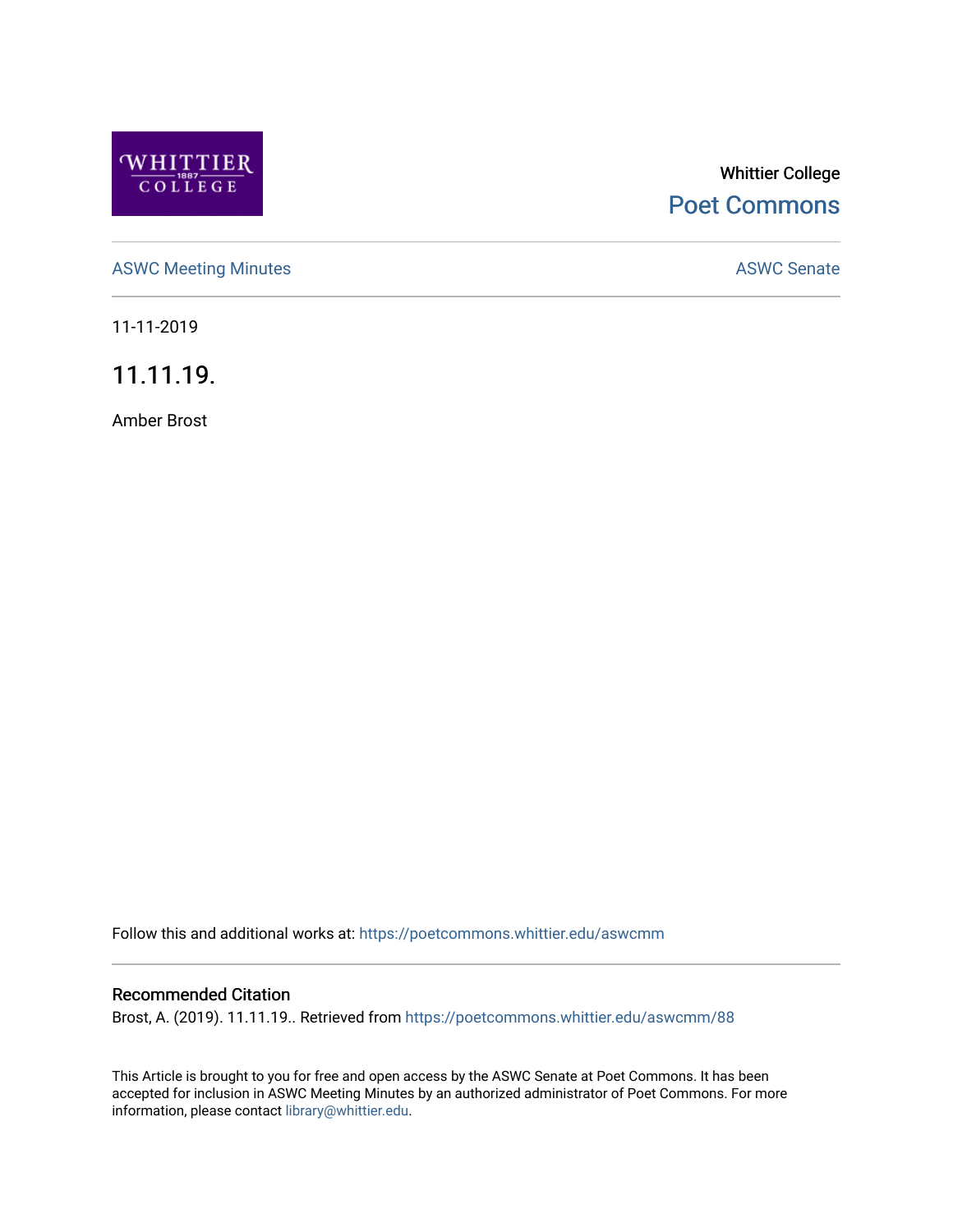

### **Meeting Minutes for** November 11, 2019

- **I. Meeting is called to order at:** 7:03 pm
- **II. Moment of Silence/Inspirational quote**
	- **A.** INSPIRATIONAL QUOTE
		- Read By: Sen. Minami

### **III. Mission Statement**

**A.** The ASWC Senate, as the governing body of the Associated Students of Whittier College, is dedicated to the betterment of the college as an institution and as a member of the broader community. The Senate shall assist on-campus clubs and organizations in creating, promoting and implementing dynamic programs and events that involve students and add value to their educational experience. This body will act as an open forum for students to voice their opinions and desires, always keeping the best interests of the ASWC in mind. In all its actions, the Senate will serve the students first with integrity, dedication, responsibility and humility.

Read By: Sen. Malone

### **IV. Roll Call – Secretary Brost**

- **A. Present:** Sen. Minami, Sen. Iseri, Sen. Hagan-Martin, Sen. Ross, Sen. Mendoza, Sen. Torres, Sen. Malone, Sen. Lindiwe, Sen. Modesti, Tres. Estrada, VP Joachim, Pres. Moya, Dir. Tejada, Sec. Brost, Dir. Gil, Sen. Royster, Sen. Gracia, Sen. Segura, Sen. Garrison, Sen. Angileri, Sen. Hidalgo, Sen. Alvarez
- **B. Absent excused:** Sen. Casserly-Simmons, Sen. Eccles
- **C. Unexcused:**

# **V. Minutes Amendment/Approval**

- **A. Approved by:** Sen. Royster
- **B. Seconded by:** Sen. Garrison
- **VI. Public Voice**
	- **A.** Rep from TOBGlAD club came in to voice their concerns about the deficit issues. They were trying to get funding for a LGBTQ+ center at Whittier, but because of this deficit they are put on hold.

President Moya reassured the rep. by saying that has met with the club already and that Senate is trying to work with all the clubs to clear the deficit.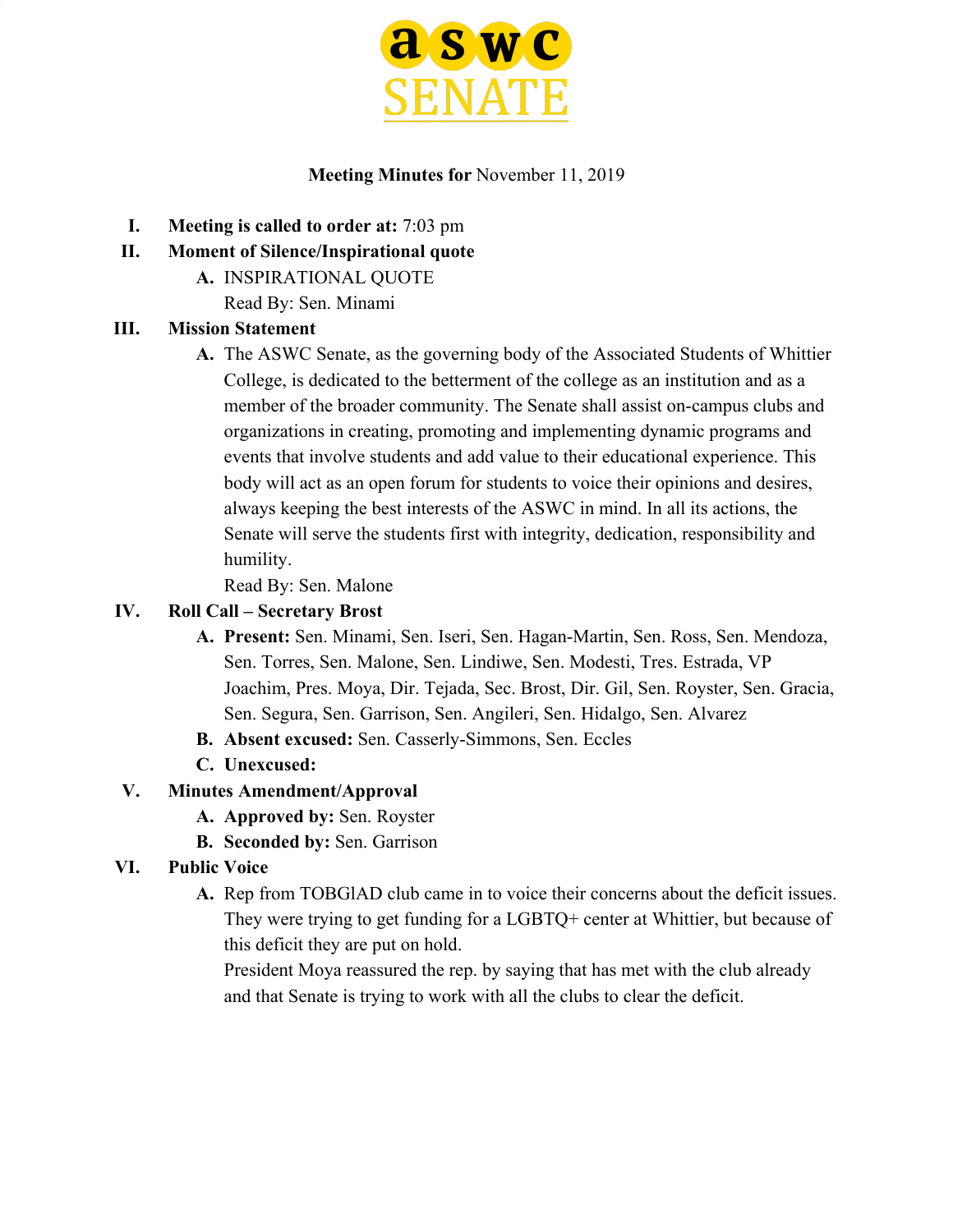

### **VII. President's Message -** *President Moya*

- **A.** Good evening everyone, Happy Veterans Day. I would like us to take a moment to honor our veterans on campus and beyond. We thank you for your service. Over the past week and leading into this week, myself, Treasurer Estrada, and Ricardo have been meeting with clubs and organizations that are currently in a financial deficit. The purpose of these meetings was to understand the situation of these organizations and learn more about the ways ASWC Senate and OSE can prevent these things from happening again. These meetings have been very enlightening and have definitely shed light on greater institutional faults regarding finances. In addition, our Residential Representative application closed on Friday. With that I would like to move to close the meeting to discuss the deficit further and discuss our Residential Hall Representative position.
	- Sec. Brost: I second

VP Joachim: Okay, the meeting is now closed to everyone except the advisors. We will let you [the public] know when you could come back in.

At 7:56 pm, the meeting was reopened to the public.

**B.** Lauren Ross has been appointed by the Senate table to fill in the position of Resident Hall Representative.

### **VIII. Treasurer's Report -** *Treasurer Estrada*

- **A. General Fund Balance:** \$49,243.00
- **B. Operational Account Balance:** \$1,611.59
- **C. Reserve Account Balance:** \$34,631.00
- **D. Allocated Thus Far:** \$20,470.00
- **E. First Readings:** \$0.00
- **F. Daily Calendar Considerations:** \$0.00

### **IX. Constituent Reports**

- **A. Academic Affairs Chair:** *Sen. Minami*
	- 1. The AAC is accepting applications, live on Engage
	- 2. Week long events theme of solidarity the week of 11/18-22: joint collab with AAC/SJC/DC/PB
	- 3. Community Luncheon 11/19
		- a) Dialogue 11/20
		- b) Film Screening 11/21
		- c) My earth, My home 11/22

(1) Stay tuned for times from posts in the week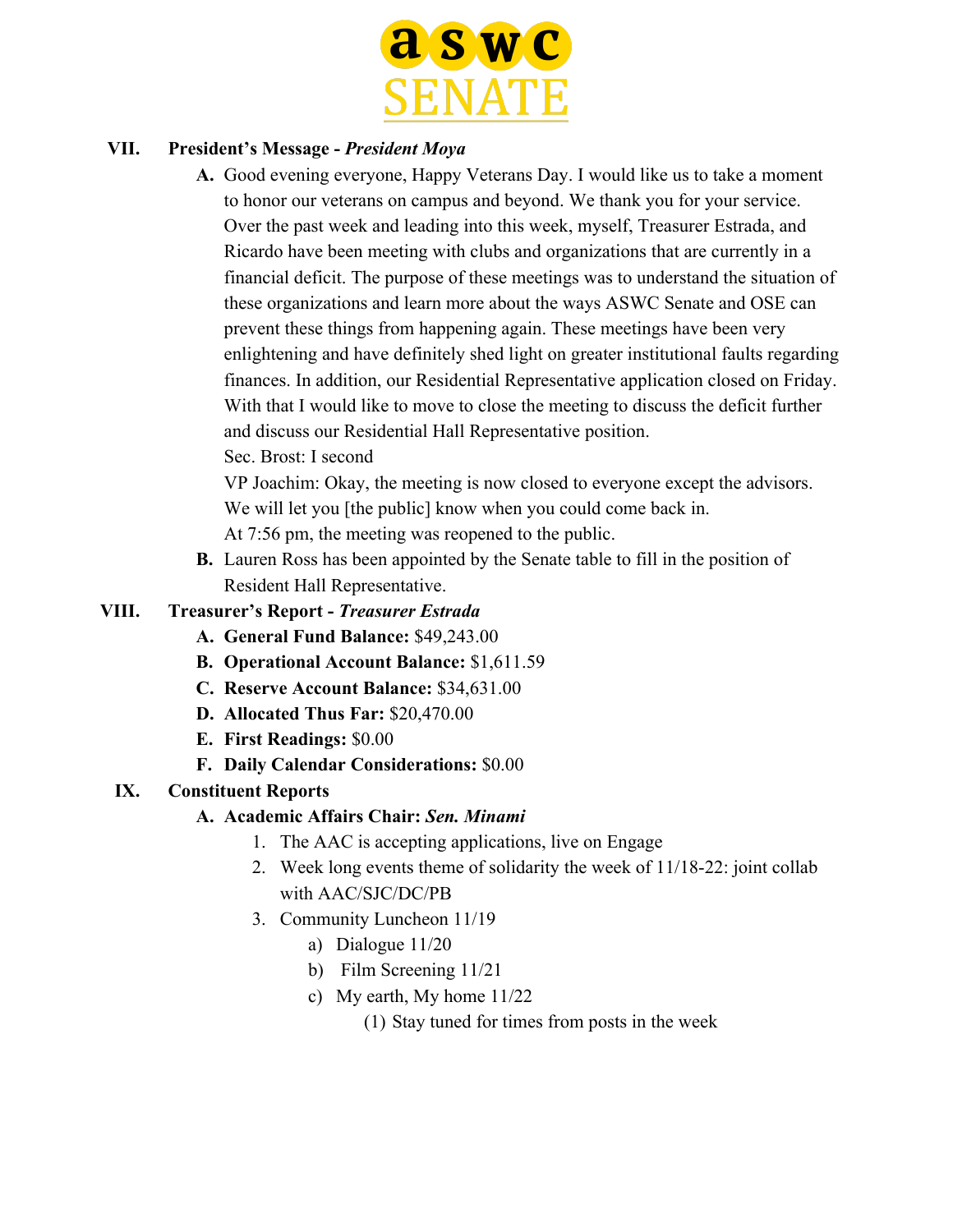

### **B. First-Year Class Council:** *Sen. Iseri*

- 1. During my office hours last week a couple students came to me with concerns about holds on their accounts. They said that they found out that they still hadn't been cleared by the Health Center, and had never received an email from them or anyone regarding their missing immunization records. They have since gotten it cleared, but it was a struggle to get it done and the lack of communication was worrisome.
- 2. I also had an informal with the FCC and we discussed our plans for the year and hope to set up a formal meeting in the next couple weeks.

### **C. Commuter Representative:** *Sen. Hagan Martin*

1. So I am in the process of reaching out to the city of Whittier about the bus seating in front of the Campus Inn but I am still waiting for an official response on that. I am still working on that process and will continue to get that funding. And I want to acknowledge Veterans Day to all the veterans on our campus, our city and in our country. Thank you!

### **D. Residential Hall Representative:** *Sen. Ross*

- 1. This is Sen. Ross's first Senate meeting.
- 2. She wants to start working with the responses to the surveys regarding housing.

### **E. Non-Traditional Student Representative:** *Sen. Mendoza*

### 1. Current Work:

- a. Update on meeting with campus safety:
	- i. Listened to all concerns I had
	- ii. discussed alternate ways to help reduce campus traffic with possibly providing student jobs
	- iii. looking for previous document that was created with senate (around 2013/2014)
	- iv. Considering office hours for students to get to know our campus officers more
- 2. Office Hours:
	- a. Tuesday  $4:00-6:00 \ (\omega)$  the spot
	- b. Friday  $2:00-4:00 \ (\omega)$  the spot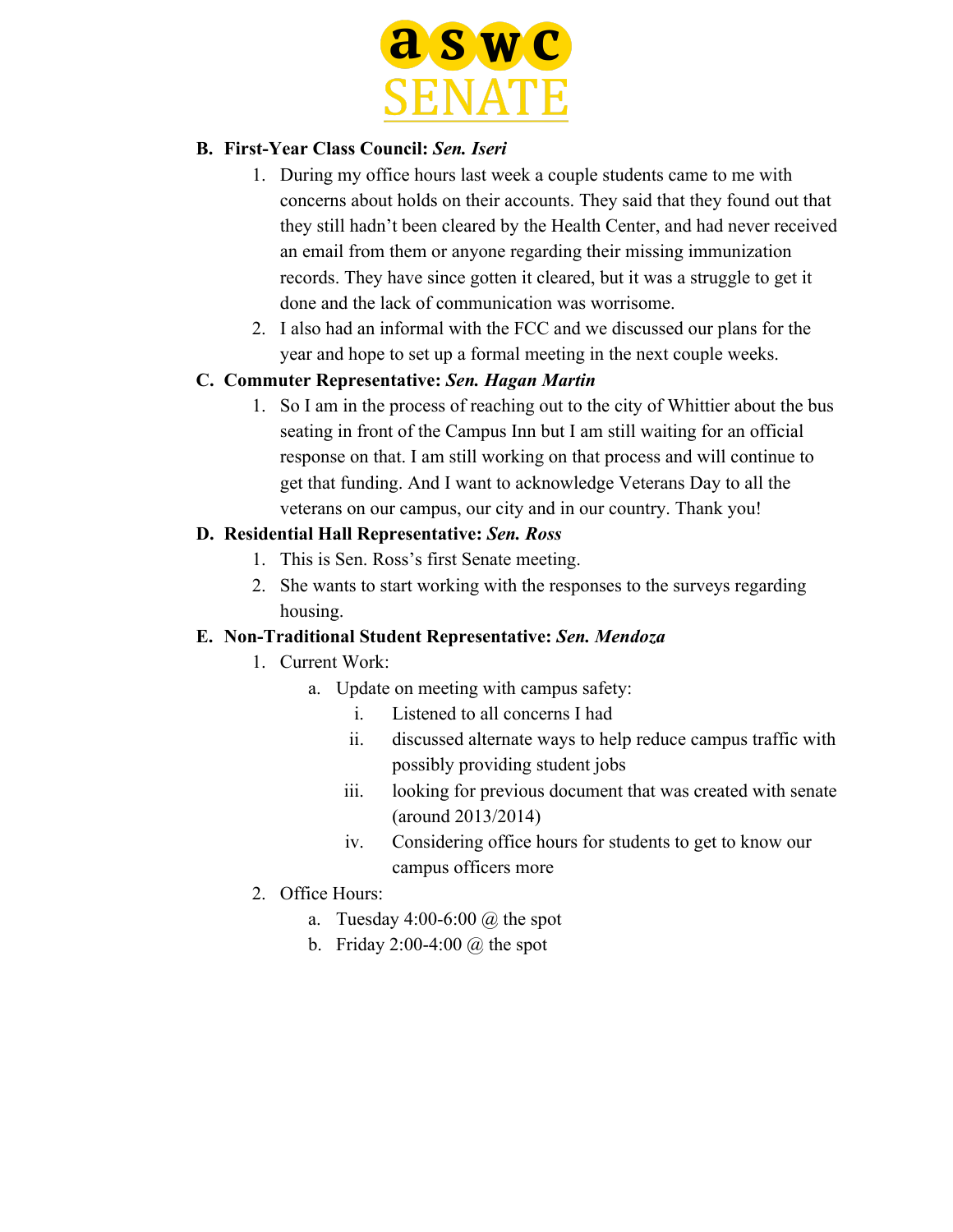

#### **F. Student Body Representative:** *Sen.Torres*

- 1. Currently in the works:
	- a) Still working on the gluten menu for the spot.
	- b) The wasps nests have been reported to the proper authority and I haven't seen one around johnson so I believe it did get resolved.
- 2. Concerns:
	- a) A couple of students have come up to me regarding the scheduling for chem-engineering, and I wanted to maybe find out about how to address this concern.
- 3. Ideas:
	- a) A community Christmas tree for the school. Students would come together to put one of their own ornaments onto the tree. (will explain more)

### **G. Student Body Representative:** *Sen. Malone*

1. Last week I sent an email out to Residential Life about fixing the outdoor basketball court. I was then told that they aren't over the outdoor basketball court. I was referred to John Shay. Now I'm waiting on a response.

### **H. Student Body Representative:** *Sen. Lindiwe*

1. This week I set up a meeting with the director of residential life to talk about the over priced Arbor Ridge pricing through the school.

# **I. Student Body Representative:** *Sen. Modesti*

1. I am working on informing students when there are holds on their accounts so I emailed the business office and am waiting for them to respond to me.

### **J. Inter-Club Council Representative:** *Sen. Royster*

- 1. ICC had their retreat on Sunday, and went over everyone personal things that they have to get done.
- 2. ICC has a meeting next Wednesday
- 3. Senator Mendoza and I will be attending Budget Committee tomorrow to propose a project together.
- 4. ICC also voted in 3 new clubs, transfer, computer science, and skate club.
- 5. ICC also have a few more clubs to vote next week.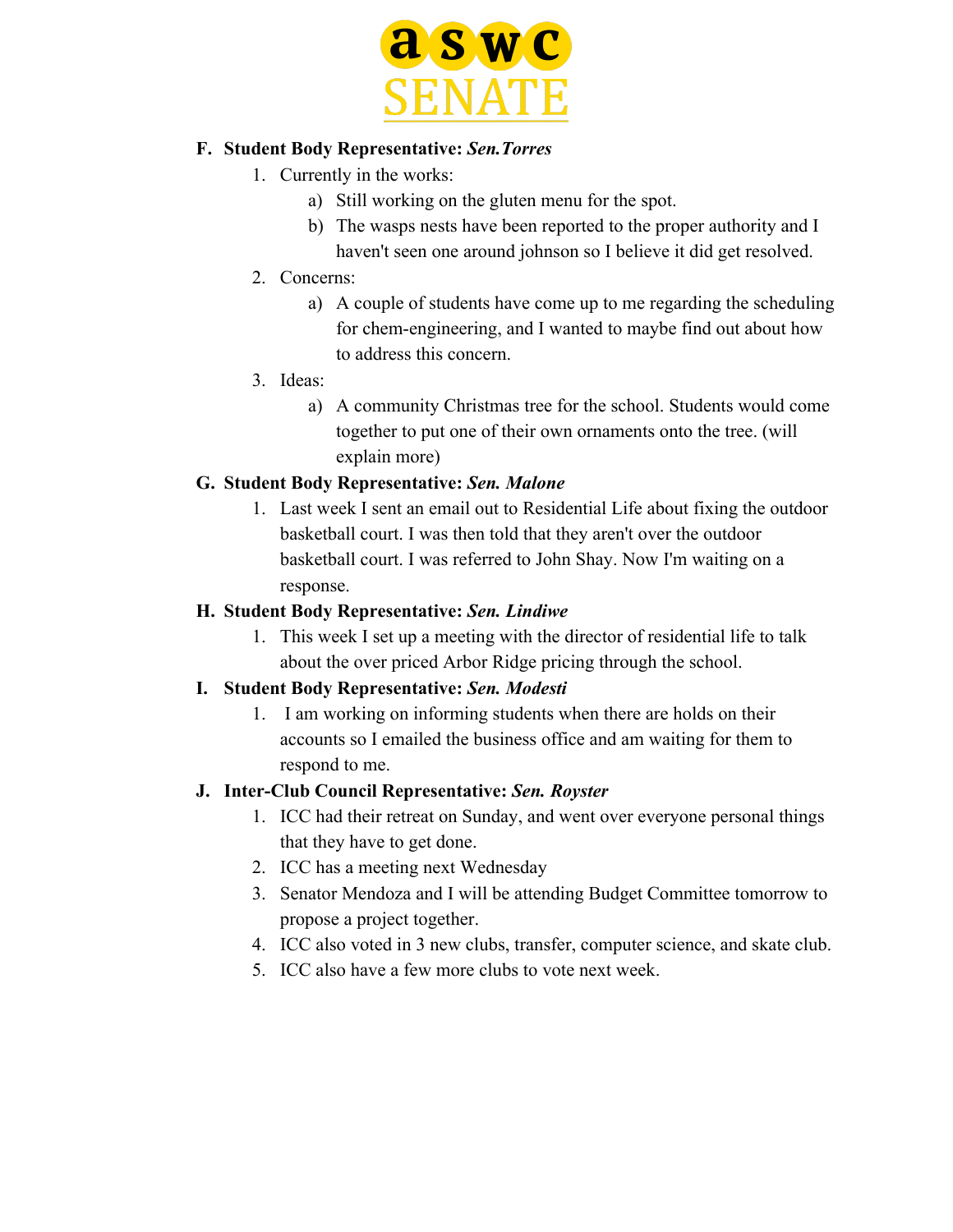

- 6. The clubs below, may not request funds from ICC or Senate due to the inability to let me and or Executive Board members know, this language was put in our new constitution, and all clubs were notified:
	- a. A&T CLub, STEM Association, Sustainability Club, The Business Leadership Association, Pre-Health Club, Women's Leadership Association, and Literature Association.

### **K. Diversity Council Representative:** *Sen. Garcia*

- 1. Had our DC meeting last Tuesday.
- 2. Having Community Luncheon on Tuesday the 19, 11am-12:30 in the Campus Courtyard.
- 3. Still waiting to hear back from Xica Necia about hosting a workshop, followed up with them today.
- 4. UIPN is handling food, waiting on a catering quote.

#### **L. Social Justice Coalition Representative:** *Sen. Segura*

1. The next social justice coalition meeting will be held on November 19th inside the Dezember house from 4:30-5:30pm.

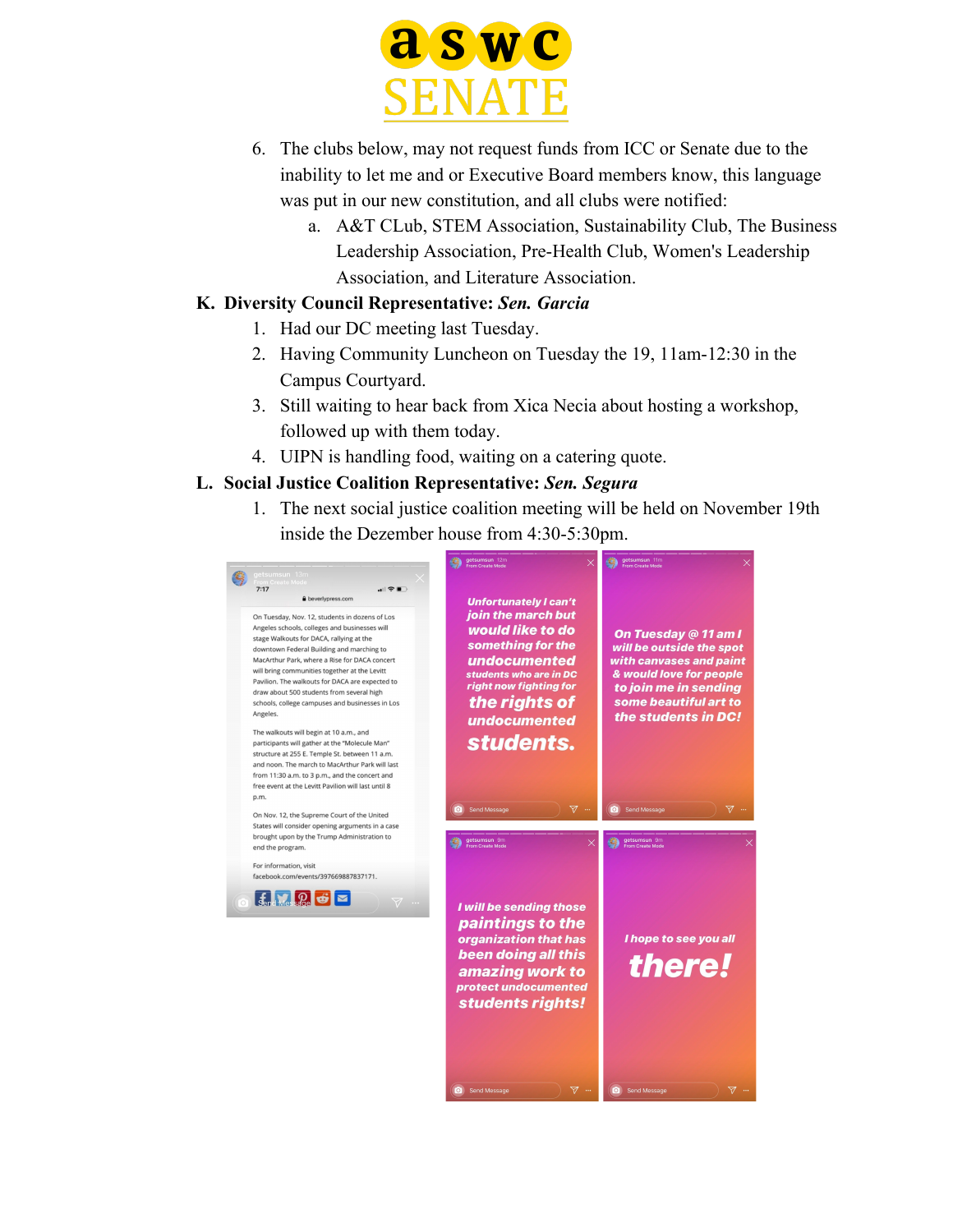

#### **M. Media Council Representative:** *Sen. Garrison*

- 1. KPOET
	- a. Had open mic night
	- b. Gathering music
	- c. DJing for Day of the Dead event
- 2. Poet entertainment
	- a. Helped out in homecoming
	- b. Helped open mic night night
	- c. Working more events
- 3. VPS
	- a. Applied for the spanish film festival
- 4. WCSN
	- a. Broadcasted homecoming
	- b. Doing podcast with KPOET Radio
- 5. QC
	- a. Just published a new issue

### **N. Poet Student Athlete Leadership Academy Male Representative:** *Sen. Eccles*

- 1. Men's Football lost to Redlands on Saturday 10-45.
	- a) They play their last game of the season on Saturday Nov 16th at Cal Lutheran at 12.
	- b) Men's Basketball lost to Linfield 98-103 on Friday and beat Texas-Dallas 91-86 on Saturday.
	- c) They play at Washington and Lee on Friday 22nd Nov and at Southern Virginia on Saturday 23rd Nov.
- 2. Men's soccer lost to Redlands 0-2 in the SCIAC Semifinals.
	- a) Men's Soccer who were selected to the 1st Team included Teddy Nickerson, Hayden Barnouw, RayRay Roberson, and Banks Telkamp. On the 2nd Team, Daniel Hayes, and Matteo Loi.
- 3. Men's Water Polo lost to CMS on Wednesday 9-10 but beat Pomona on Saturday 7-5.
	- a) They play their last 2 regular season games at Chapman on Wednesday Nov 13th and against Occidental on Saturday Nov 16th at 11:00am.
	- b) From there they move to the SCIAC tournament!
- 4. Kelsi Ikeda and myself attended the SCIAC SAAC conference on Sunday 10th.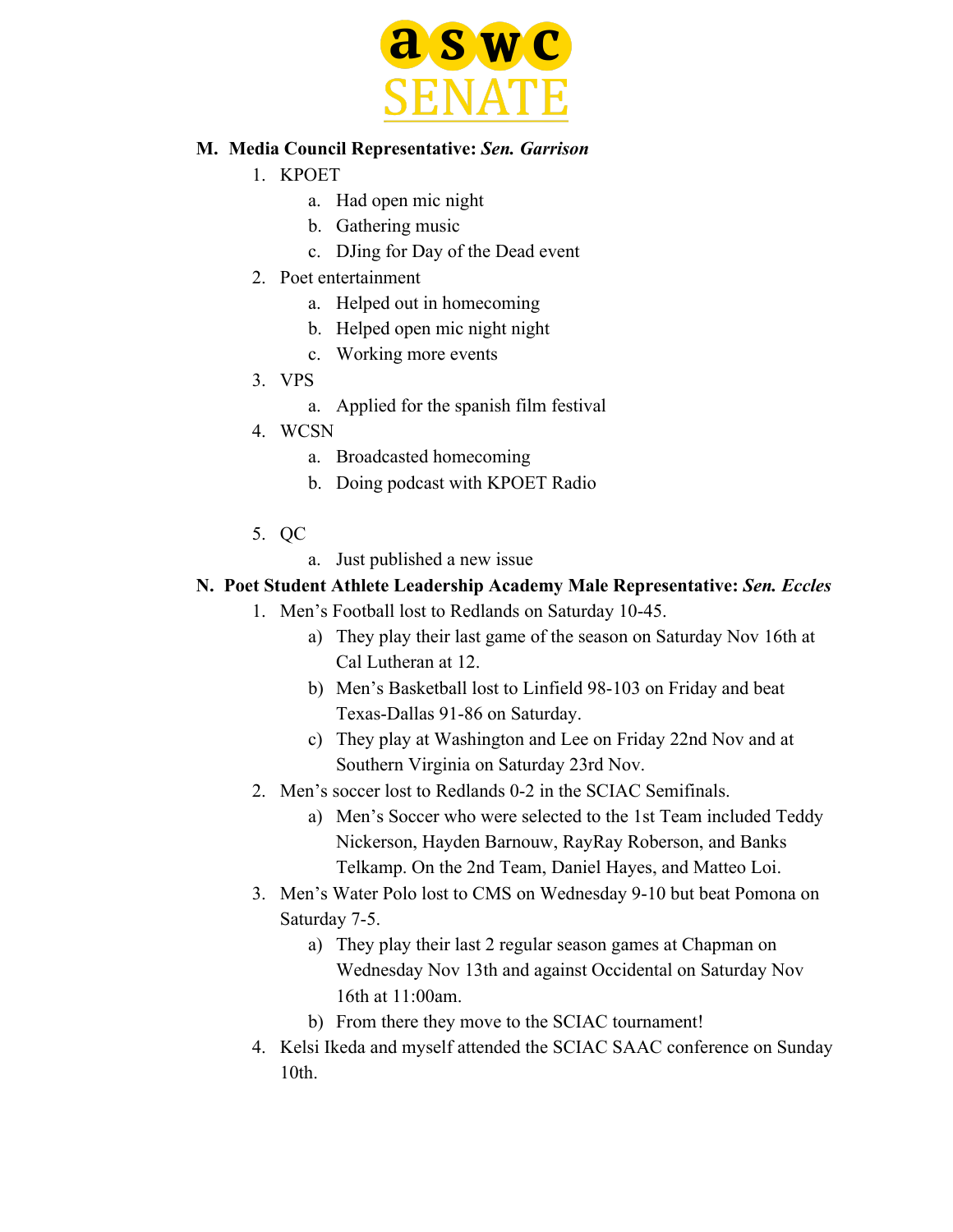

- **O. Poet Student Athlete Leadership Academy Female Representative:** *Sen. Angileri*
	- 1. PSALA has not met and all of the women's sports have finished their seasons. There is nothing to report.
	- 2. I am hoping for PSALA to meet soon so we can discuss using our budget to purchase some equipment for the weight room.
- **P. Inter-Society Council Female & Male Representative:** *Sen. Hidalgo & Sen. Alvarez*
	- 1. Here is what ISC is currently doing:
		- a) E-board is going to meet this week to hammer out a lot of things going on, such as the voting process for potentially moving New Member Education to Jan Term and giving back stipends to Societies for Society Welcome Week
			- (1) Lancer Rush is this weekend on 11/16
			- (2) Palmer Rush 11/16
			- (3) Sachens Rush 11/24
			- (4) Athenian Rush 11/23
			- (5) Penn Rush 11\23

#### **X. Committee Reports**

### **A. Administrative –***Vice President Joachim*

1. Last week, Administrative Committee and Admin Committee met together to speak with Dr. Romberger from the Counseling Center. She gave us a lot of great information about the state of the counseling center. We have a couple of new updates going forward: we will be reaching out to Campus Safety about including contact information for mental health resources/campus resources on student body ID's, as well as creating programming that works in cooperation with the Counseling Center.

### **B. Budget-** *Treasurer Estrada*

- 1. Last week Budget committee met and funded the fast tracked silent disco event which was requested by (BSA) Black Student Association for \$495.
- 2. Pending Requests
	- a) Inter-club council is requesting \$509.97 for dog waste receptacles and is not yet voted.
- 3. Budget committee
	- a) Meet tomorrow at 12:30pm-1:30pm in the Ose Conference room. Everyone that is signed up will be reminded through the app Slack.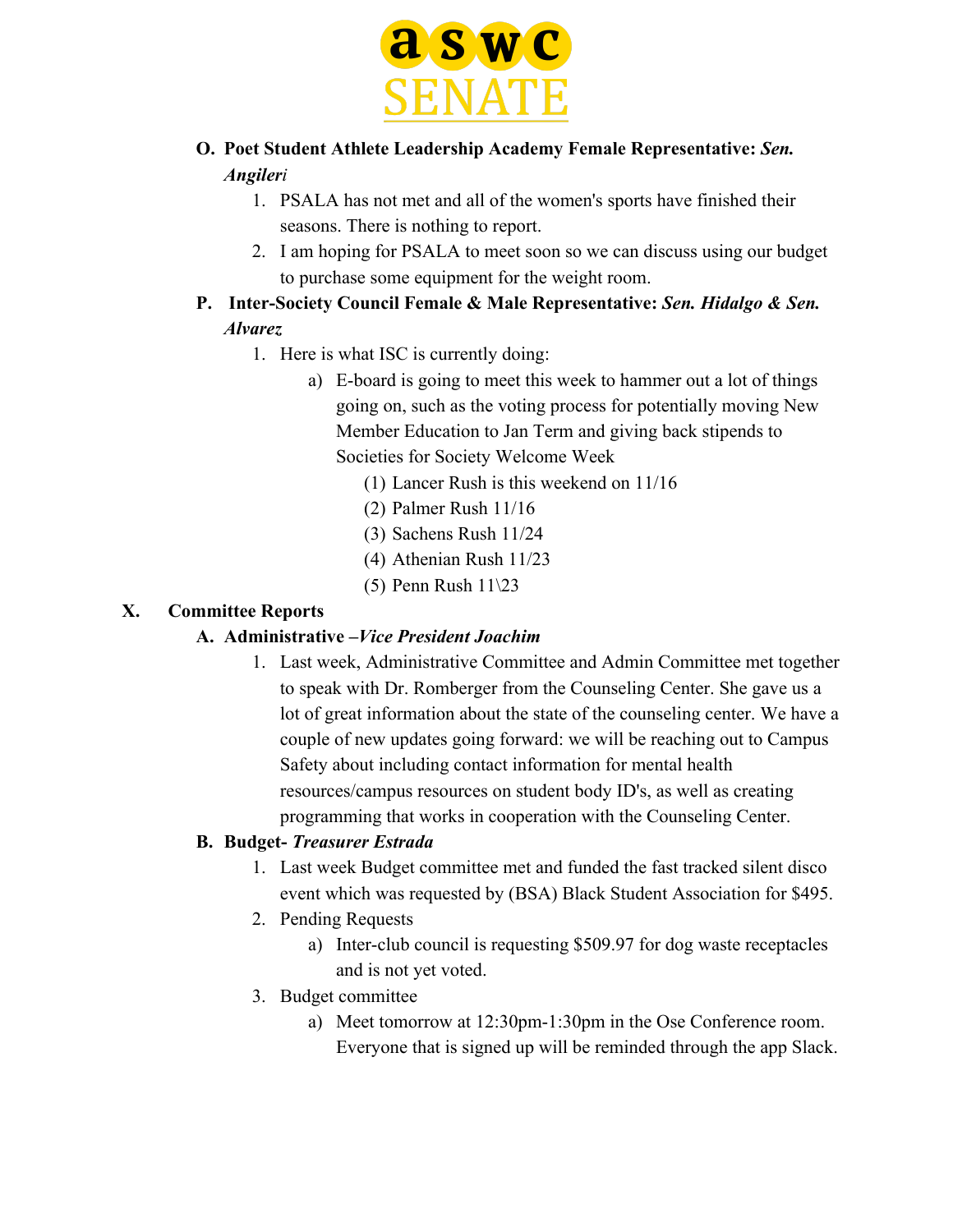

### **C. Campus Relations-** *Director Tejada*

1. Hey everyone! Today at campus relations committee we discussed the changes that can be made to the Whittier website including ways to make it more engaging so now I will be taking the measures to continue this conversation with communications. I have already started imputing some of you as officers of Senate on Engage. Campus relations committee meets at 5pm Mondays in the senate office.

### **D. Elections-** *Secretary Brost*

- 1. Elections committee met last week.
- 2. Still making corrections on the elections code.
- 3. Going to have the corrections done by the end of the semester.
- 4. This week, we are going to finish correcting the rest of the errors and add new sections.
- 5. Elections Committee meets every Thursday at 3:30pm in the Senate Office.

### **E. Program Board –** *Director Gil*

- 1. On Thursday November 14th, we will be collaborating with some students for "A Self Care Evening" in the Campus Courtyard and Club 88 from 6 - 9 pm. There will be boba, snacks, video games, self care kits, and a movie.
- 2. On Thursday November 21st, will be the "My Earth, My Home" event in the Campus Courtyard, this event was rescheduled. This will be in collaboration with Sustainability Club, SJC, DC, AAC, and more clubs! Details to come next week!
- 3. We are sponsoring the Dance Team performance at the LA Kings Game in LA Live on Saturday November 23rd. Spots are limited and students can sign up on Engage. This is a great opportunity to support our Dance team.
- 4. There will be a November Pick Me Up on Monday the 25th. Details to come!
- 5. We currently have the Signature Experiences and Off Campus Events Coordinator position open, students can apply on Engage. This form closes on November 22nd.
- 6. Program Board meets on Tuesdays in the OSE conference room at 4:30 pm.

### **F. Advocacy-** *President Moya*

1. Last week Advocacy met on Wednesday where we had two guests: Dr. Romberger from the Counseling Center and a student named Carlos, the same student that came in last week during Public Voice.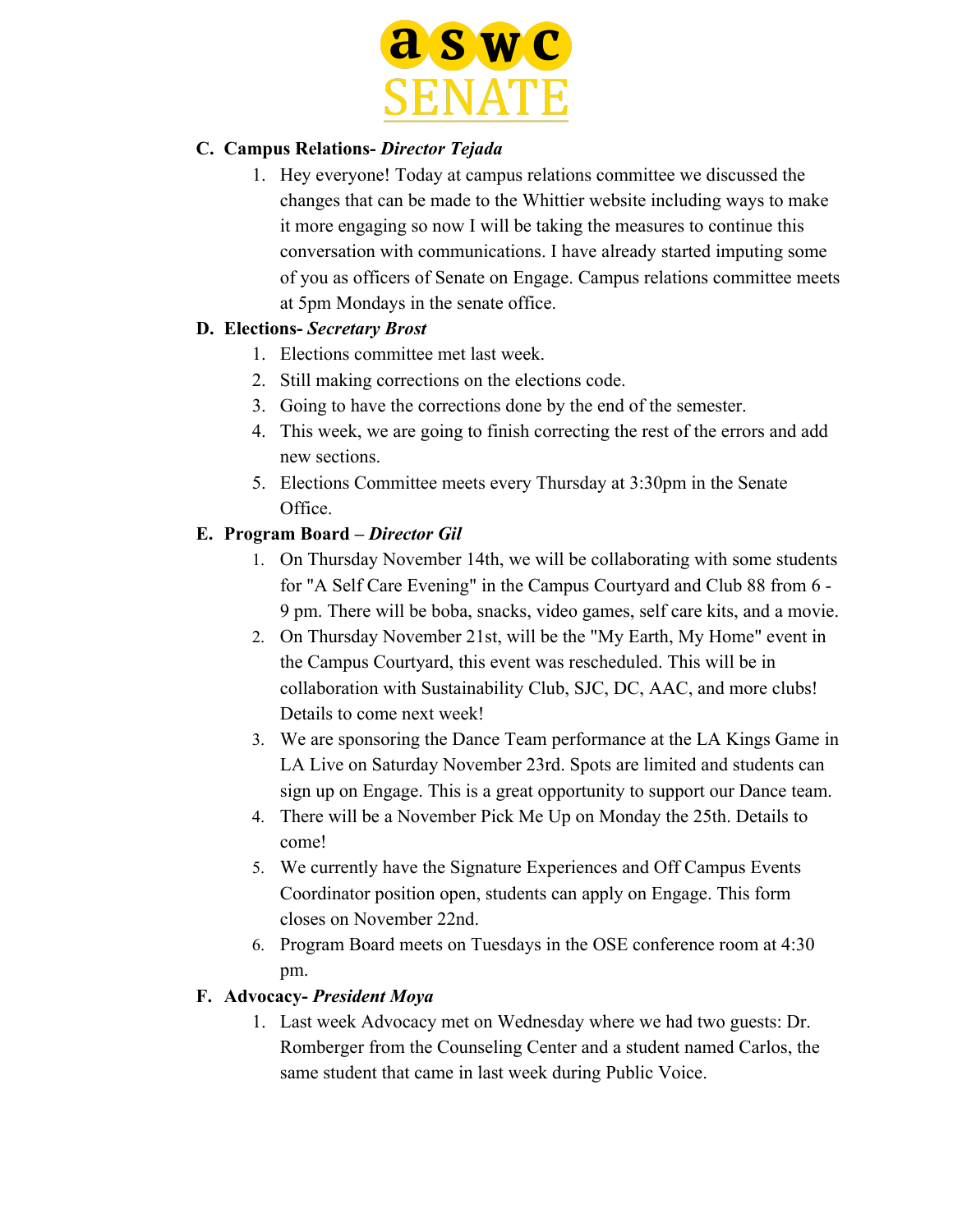

2. We asked Dr. Romberger to come to the advocacy committee meeting so that we could get more information as to how the Counseling Center works, the current resources they currently offer, and what kind of additional support ASWC Senate can provide with the bill that we are currently working on regarding mental health on campus. I would like to summarize all the resources our students currently have. Students enrolled in the insurance offered by WC are able to access unlimited session through BetterHelp. These sessions can be virtual or over the phone. All students are able to utilize the Counseling Center's "Let's Talk Program." This program is put in place to act as a quick and interim resource. The Let's Talk Program acts as a more informal resource where students can pop in without an appointment whether it be while they wait for their appointment at the Counseling Center or as they look for off campus resources. Students can utilize this resource as much as they would like. Let's Talk sessions currently take place in Turner and the Career Center. The Counseling Center and the Dean of Students office offer QPR training, which is a suicide prevention training that student leaders across campus life receive. They have found the program to be very beneficial and helpful for students. This training is free for students. Athletics currently funds half of the salary for the sports Psychologist position to deal with the mental health screenings for athletes as well as offer additional support. The current Counseling Center staff is comprised of 2 full time listened psychologists, one full time postdoctoral position, 3 students pre-doc practicum students, 1 advanced practicum student, 1 assessment psych in pre-doc and 1 sports psych postdoc. The Counseling Center also recently received funding approval to hire a program assistant who is essentially the staff member that coordinates appointments and is often on the front line directing students. Students receive 6 to 8 free sessions, the counseling center uses a consultation model. The counseling center has found that students on average use about 4 sessions a semester. For students that may require more sessions, the counseling center is often times able to work with the student to provide them with more support. Students are also welcome to walk into the counseling center to learn about off campus resources that accept their form of insurance. The counseling center has a sheet that lists of local offices within walking distance with identified provider information. This week advocacy committee and administrative committee will continue working together to debrief the last meeting and develop next steps.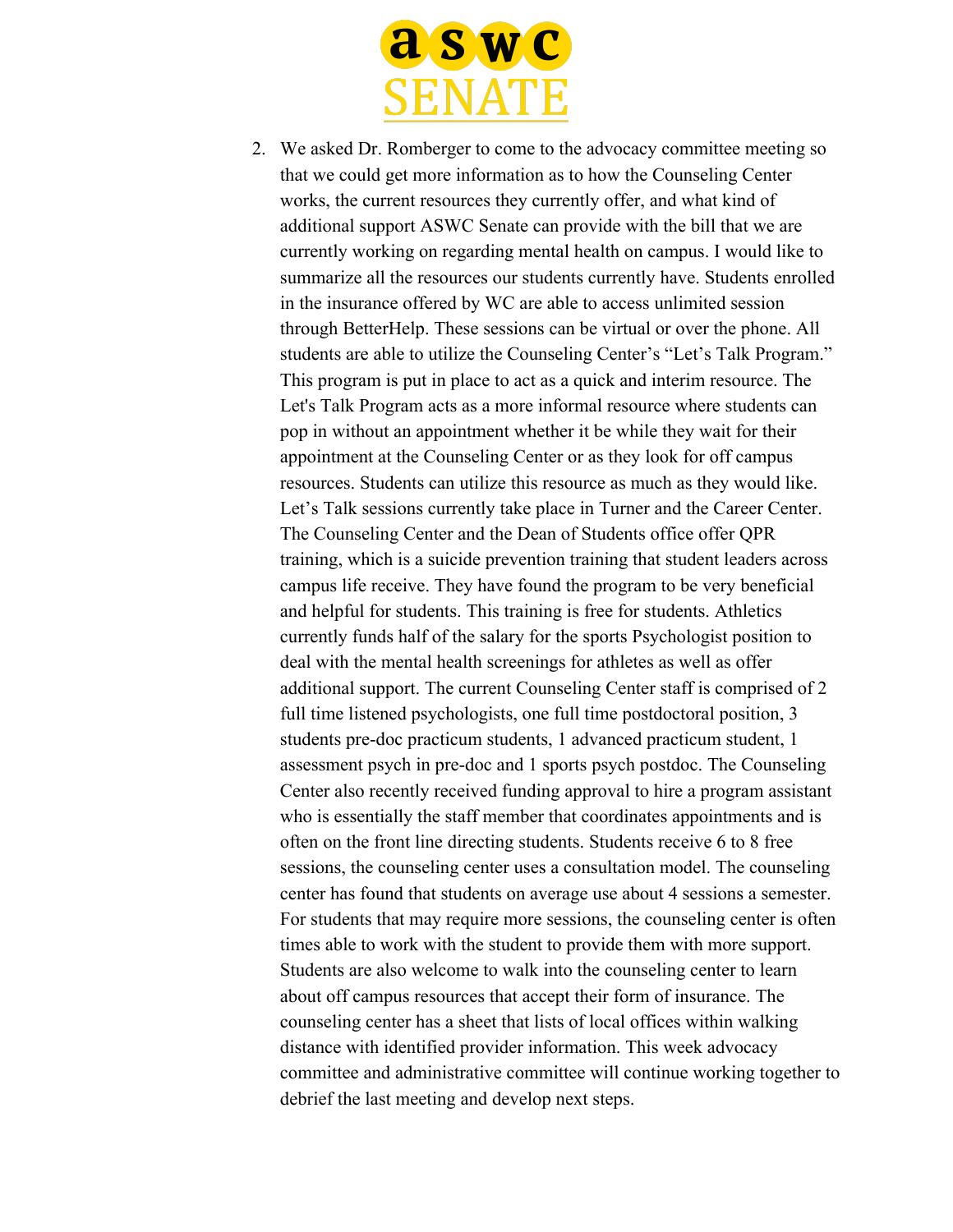

3. We had a student Carlos come in to provide us with an update about the grassroots initiative he has started regarding the issue of high costs of textbooks. Carlos is essentially trying to promote free textbook resources such as OpenStax to faculty to lesson the financial burden of textbooks for students. A dialogue was held last week and another one will be held later this month to get more student feedback. Carlos came to advocacy seeking Senate's guidance and support. If you are interested in this initiative or have constituents interested in the initiative, you can contact Carlos at cespino1@poets.whittier.edu. This week Advocacy will be meeting at 4:30 PM in the Senate Office instead of our usual time of 5 PM to work with administrative committee's meeting time.

### **G. Culinary-** *Sen. Malone & Sen. Alvarez*

- 1. We are still working on the gluten-free menu at The Spot.
- 2. Since it is the start of a new month I will be emailing Craig Irby this week to ask which one of our meetings he will be attending.
	- a) This is somewhat of a follow up from our last meeting.
	- b) He agreed to attend one of the Culinary Committee meetings each month to help boost transparency between Bon Appetit and the Student Body.
- 3. We are asking for a 2nd microwave at the spot because of the wait being too long. Also possibly having an appreciation day for workers and Bon Appitete

### **H. Student Feedback Committee-** *Sen. Modesti*

1. Although we didn't have a meeting last week, we are working on sending out the flyers again and making sure that wc the rock and everyone can post it on their stories.

### **I. Student Finance Committee-** *Tres. Estrada*

 $1$  N/A

# **J. Environmental-** *Sen. Casserly-Simmons*

- 1. Hey everyone, hope you had a great Monday.
- 2. Budget bill and an Amendment go for second reading today.
- 3. Tabling for environmental action bill Tuesday and Wednesday at lunch. a) Incentives for students to become more sustainable
- 4. The rock to only be painted when events such as rush, homecoming, health weeks etc.
	- a) NO SPRAY PAINT aerosols are terrible for the environment
	- b) Only actual paint
	- c) Section that has repercussions if not followed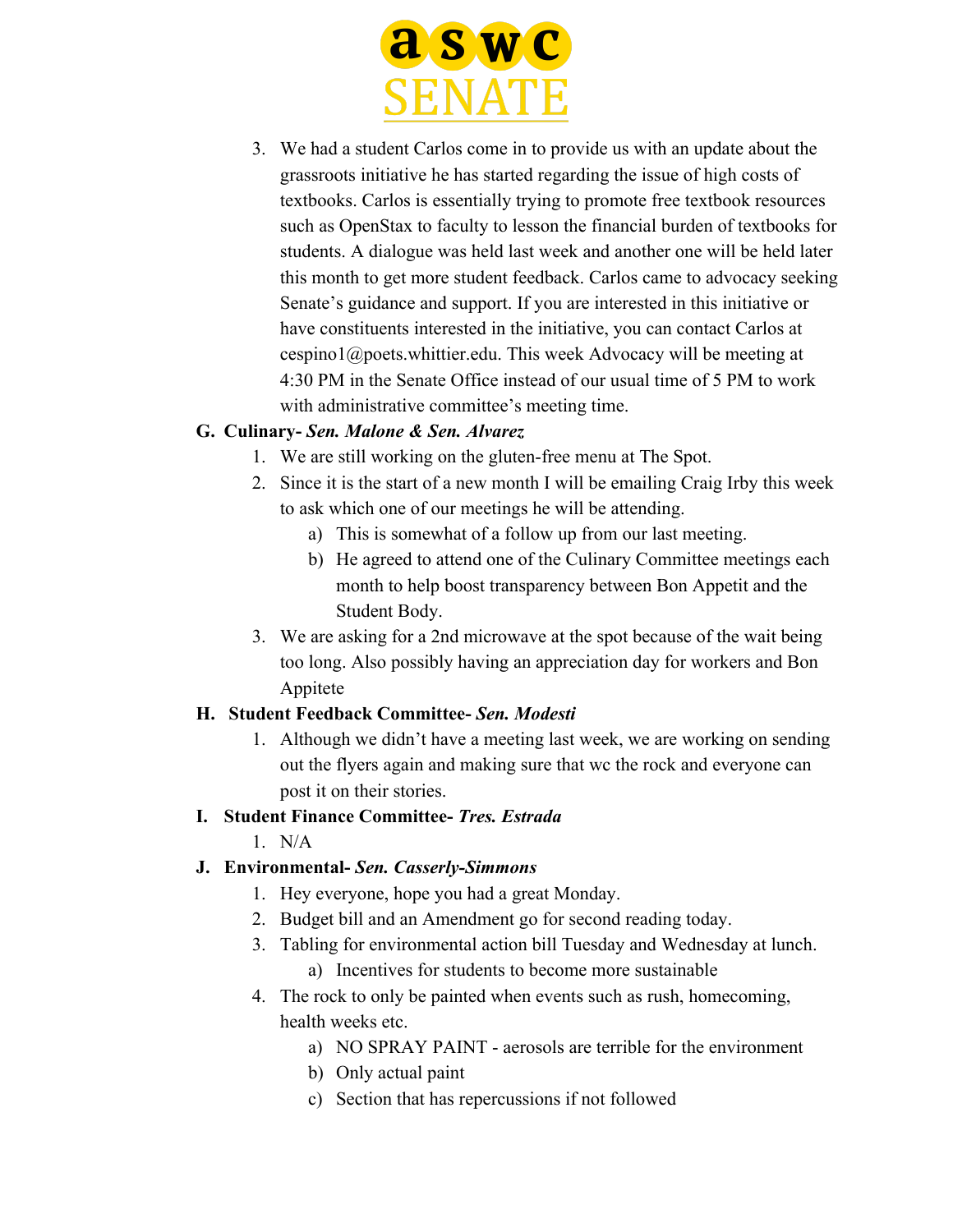

- 5. Search engines to Ecosia
	- a) Environmental search engine that uses profits to plant trees. Runs through Bing so it is solid.
	- b) Adding a section that any event senate, society's, and organizations put on has to have environmentally friendly products (such as: non-Styrofoam plates and cups, no plastic cups, paper cups, plant based plastic.
	- c) Section that has repercussions if not followed
	- d) Section to set displaced meals to reusables. Set this in stone
- 6. Allocate a certain amount of money to surf garden instead of asking for money consistently
	- a) Reimbursement for students who significantly change their lifestyle for the betterment of the planet.
	- b) Not full reimbursement but incentive to help maybe a raffle at the end of the month for a set number of students to be given reimbursement to.
	- c) Possibly have senate fund this on a yearly basis so it constantly happens.
- 7. Last ASWC meeting is December 9th then start back up in February.
- 8. Meeting with Craig from Bon Appetit happen
- 9. Now composting Monday, Tuesday, and Thursday.
- 10. Displaced lunches how have reusables such as the plates like the CI.
	- a) Concern of people stealing materials. (seemed to have no concern)
	- b) If this becomes a concern then we implement a "rental" policy where students give their ID and receive plates, utensils, and a napkin.
	- c) Upon return of CI materials you receive your ID back
	- d) In an instance of lost materials then the student will pay for said lost materials either through campus safety or another outlet before being given their ID back.
- 11. The soda fountain in the spot is getting moved outside where the public can reach it. By Spring semester is the goal
	- a) Talked about a discount for students that bring their own reusable bottle.
	- b) To go lids are going to be available only on request cutting waste.
- 12. There are going to be reusable baskets in the spot to serve food that is eaten in - reduce waste.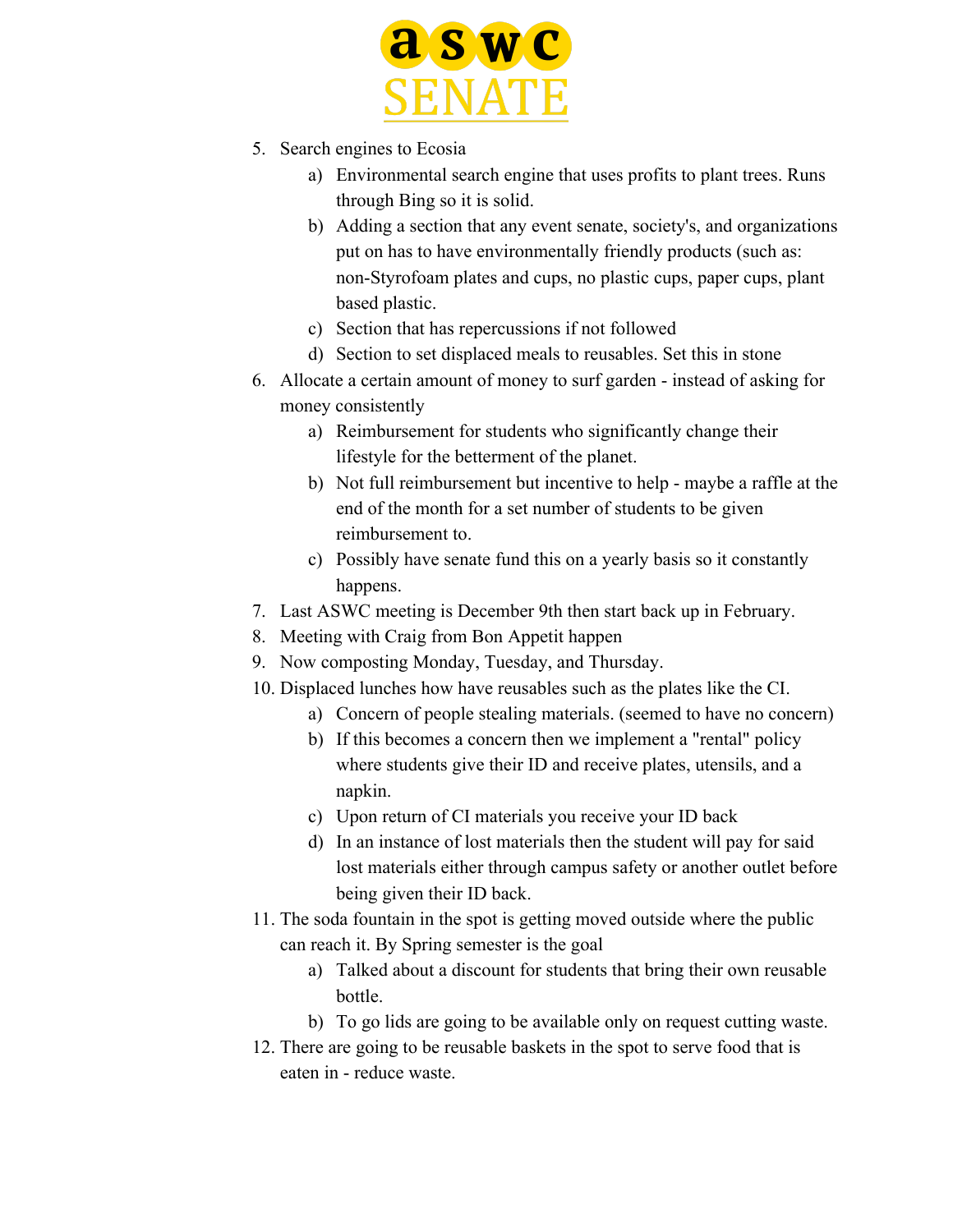

- 13. Plastic waste
	- a) Where possible moving to biodegradable plastics as a secondary option. Primary option is to reduce waste in general.
	- b) Ramekins for sauce to be made paper not plastic
	- c) When plastic are needed for to go situations they can be inhouse and have to be requested.
- 14. Straws
	- a) Stated that an idea to give away 500 bamboo straws to students and then sell them at the spot.
- 15. Plate Waste / Educational Program
	- a) Working on starting an educational program to help reduce plate waste and waste in general.
	- b) After this is done for a couple of weeks, possibly start to buy less greens in order to reduce food waste
	- c) Have a sign or two in the CI about plate waste that can be a permanent reminder to students.
- 16. Plastic trash bags
	- a) After some research possibly switching over to bamboo or compostable trash bags to reduce plastic waste even further.
	- b) Possibly working with students from Professor Angevine's class about their sustainability projects.
	- c) Working on setting criteria for the students to accomplish and the winner will get a prize.
- 17. Bike share meeting happened
	- a) A possibility for sure.
	- b) Working on getting third party to come in to "test the waters" because admin feels this is better.
	- c) After the interest is proven they are willing to bring this on campus and get a set system in place
	- d) Working on getting this to happen by spring semester
	- e) Need to do a little bit more research overall
- 18. Think about putting on a yearly environmental competition to give people an outlet to express ideas
	- a) Narrow it down to finalist and have them go deeper with their idea and actually putting together a way of implementing it
	- b) The winner will receive a grand prize of a certain amount of money and then environmental committee will also help turn their idea into a reality.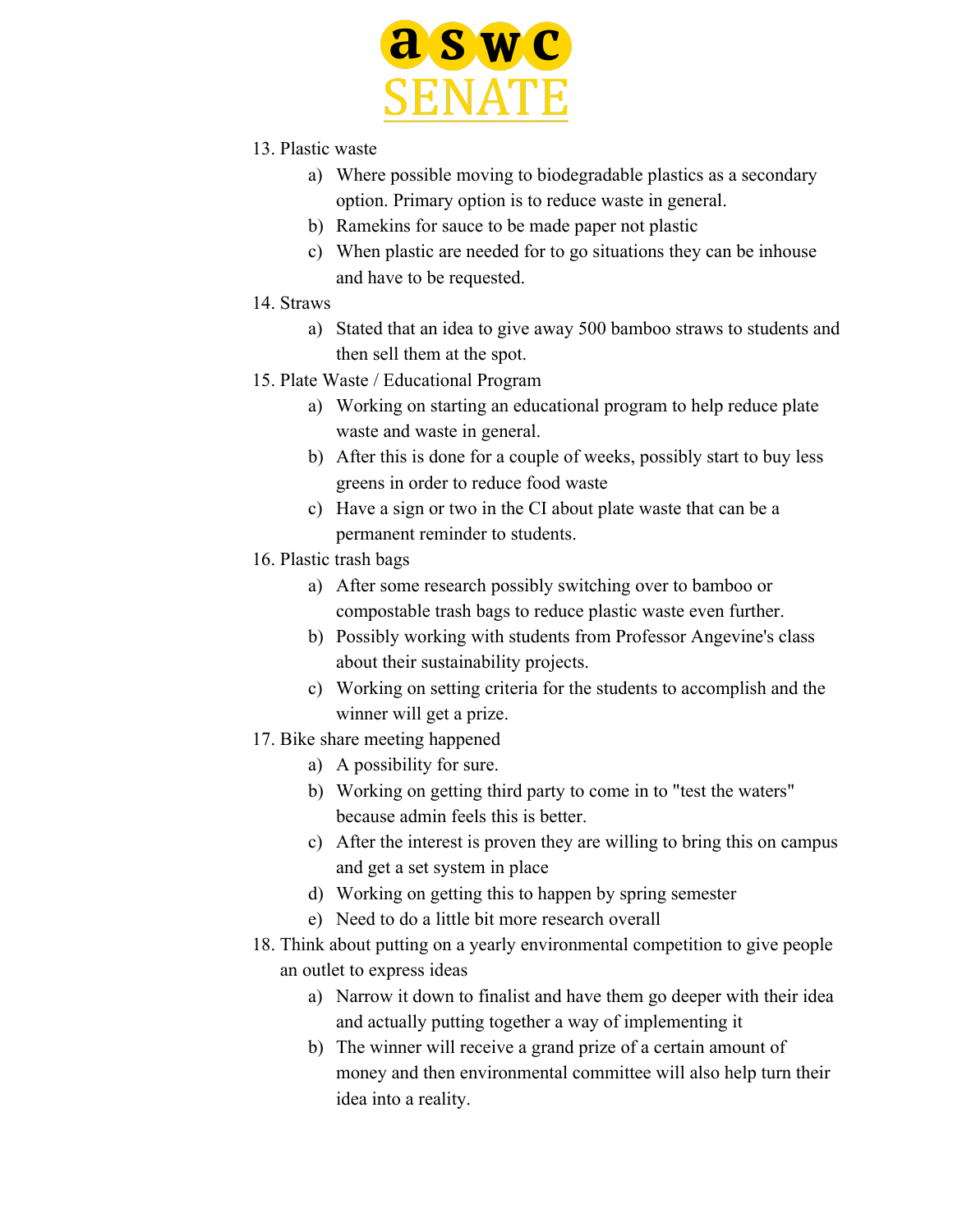

- 19. Recycling bottles and cans competition throughout dorm rooms
	- a) Talked to Joe Melendez and he is talking to his team and getting back to me.
	- b) Bi-weekly pickup and whoever has the most will get a pizza party or something regarding this. Working on getting bins for this.
- 20. OFFICE HOURS
	- a) 3pm-5pm Tuesdays at the spot
	- b) 10am-12pm Wednesdays at the spot
- 21. Environmental Committee Meetings
	- a) Tuesdays at 6:30 in the Senate Office

#### **XI. First Readings**

**A.** N/A

- **XII. Daily Calendar Considerations**
	- **A.** N/A

### **XIII. Misc. Business**

- **A.** Second Reading- Environmental Budget Bill:
	- 1. The bill states: "WHEREAS, Whittier College has been listed as one of the country's most environmentally-responsible colleges in the nation by the Princeton Review,

WHEREAS, Whittier College lacks environmental initiatives to uphold the credibility of this claim, WHEREAS, environmental initiatives require a consistent budget,

WHEREAS, there is no current budget implemented for environmental projects, or incentives to encourage the community to act sustainably, WHEREAS, councils of the ASWC Senate receive 1% from the ASWC general account,

WHEREAS, in order for the environmental committee on the ASWC Senate to serve the student body's environmental concerns and implement action, an allocated budget is needed,

LET IT BE RESOLVED, that the environmental committee of the ASWC Senate be allocated an amount equal to the organizations of the smaller constituent bodies, pulled from the general account.

LET IT BE RESOLVED, that this budget is to be used for the following but not limited to:

- Giveaway prizes to incentive sustainable initiatives
- Stipends for students to use public transportation or zero emission transportation
- For the needs of the SuRF garden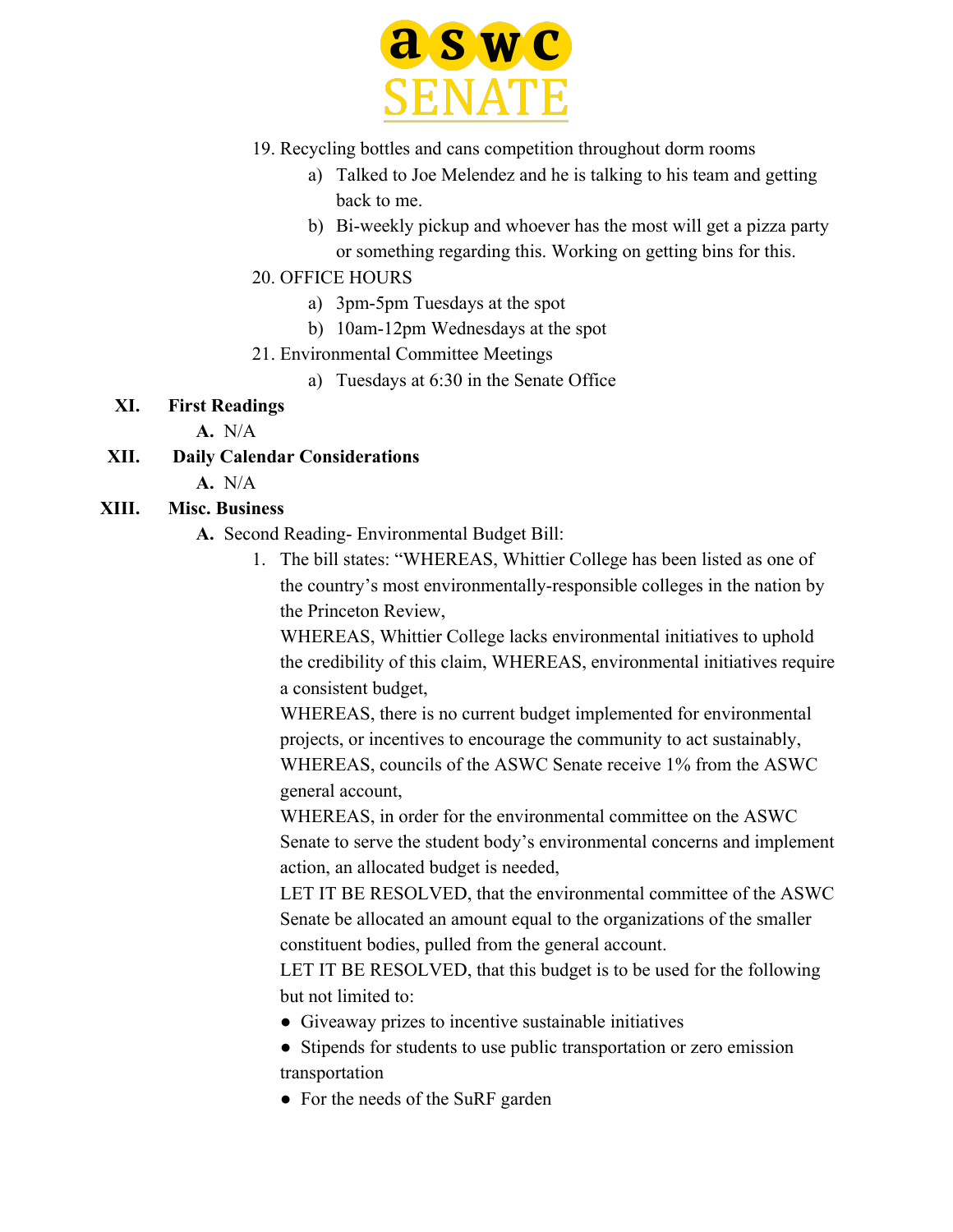

LET IT BE RESOLVED, budget expenditures are reviewed and approved by the ASWC Treasurer to ensure transparency,

LET IT BE RESOLVED, that the environmental committee manages and makes decisions on how to spend the budget,

LET IT BE RESOLVED, that at the end of the year, remaining money will be rolled back into the ASWC reserve account.

LET IT FINALLY BE RESOLVED, that a copy of this bill be sent to the following: Deanna Merino-Contino, Associate Dean for Campus LifeChristine Hernandez, Director for the Office of Student Engagement Members of the ASWC"

- 2. Advisor Christine suggested changing the language of the SURF garden to "sustainable" or "garden".
- 3. This bill will be moved to next week for its third reading.
- **B.** Second Reading- Environmental Committee Amendment:
	- 1. The amendment states: "WHEREAS, the Environmental Committee is listed as an auxiliary committee.

WHEREAS, auxiliary committees are at the discretion of the Executive Senate Board.

LET IT BE RESOLVED, that the Environmental Committee be considered a Standing Committee established by the Senate. LET IT BE RESOLVED, that Article VII, Section C, Subsection 2, Subsubsection C be moved to Article VII, Section C, Subsection 1. LET IT BE FURTHER RESOLVED, that the ASWC Constitution shall be amended to add Article VII, Section C, Subsection G and shall read: G. The Environmental Committee

I. Is chaired by the Environmental Action Advocate.

II. Should strive to include non-senate members of the ASWC;

III. Will meet weekly or as determined by the Chair.

IV. Is responsible for creating and continuing initiatives towards sustainability on campus and off campus.

V. Is responsible for managing and making decisions regarding their budget.

THEREFORE, LET IT FINALLY BE RESOLVED, that a copy of this bill be sent to the following: Deanna Merino-Contino, Associate Dean for Campus LifeChristine Hernandez, Director for the Office of Student Engagement Members of the ASWC"

2. This amendment will be moved to next week for its third reading.